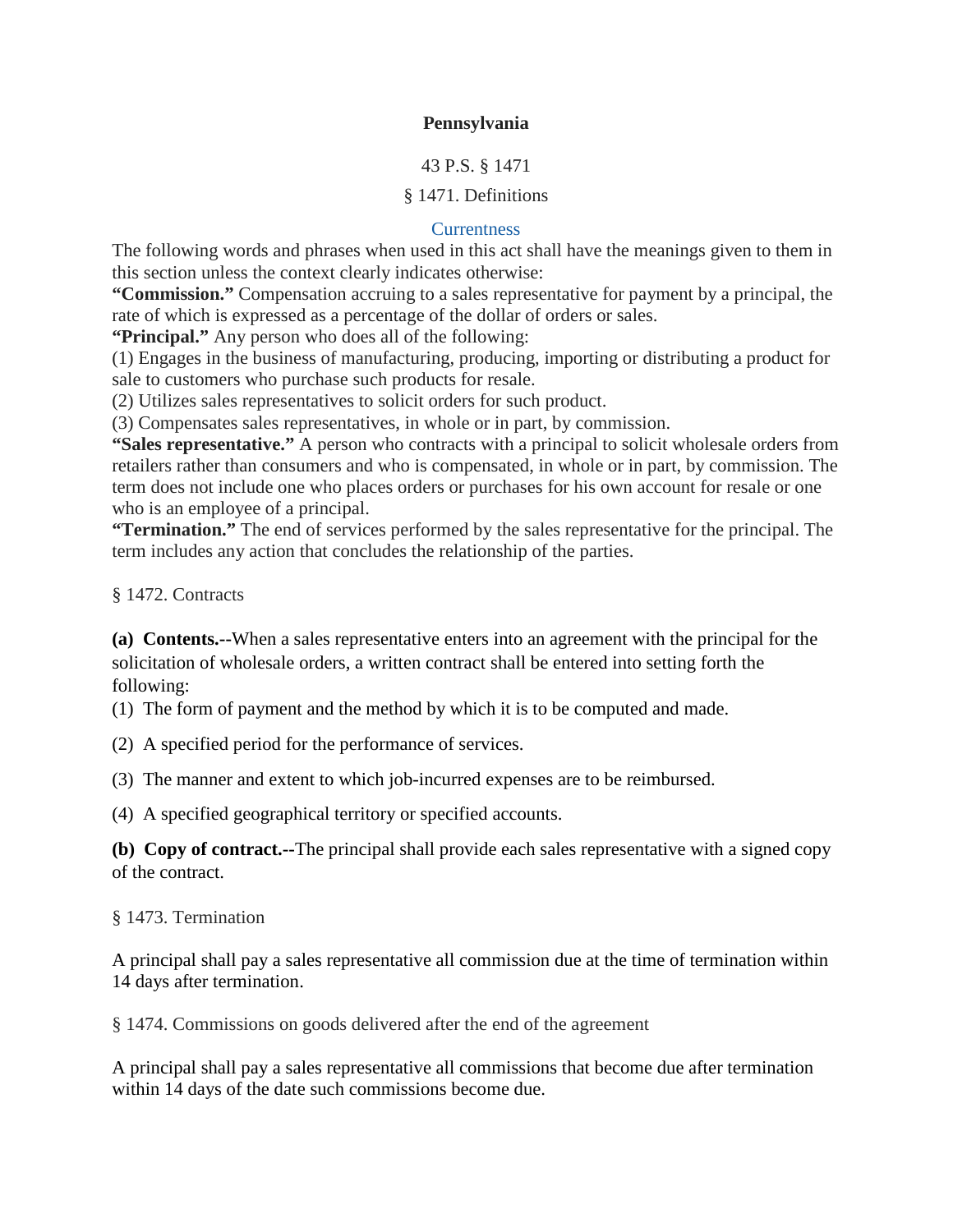## § 1475. Noncompliance

**(a) General.--**A principal who willfully fails to comply with the provisions of section 3 or 4 1 shall be liable to the sales representative in a civil action for:

(1) All commissions due the sales representative, plus exemplary damages in an amount not to exceed two times the commissions due the sales representative.

(2) The cost of the suit, including reasonable attorney fees.

**(b) Frivolous actions.--**If judgment is entered for the principal and the court determines that the action was brought on frivolous grounds, the court shall award reasonable attorney fees and court costs to the principal.

## § 1475.1 When commissions become due

**(a) Contract.--**The terms of the contract, whether or not in writing, between the principal and sales representative shall determine when commissions become due.

**(b) Custom and usage.--**If the time when commissions become due cannot be determined by a contract between the principal and sales representative, the past practices of the parties shall control, or, if there are no past practices, the custom and usage prevalent in this Commonwealth for the business that is the subject of the relationship between the parties shall control.

# § 1476 Construction of act

Nothing in this act shall invalidate or restrict any other or additional right or remedy available to sales representatives or preclude sales representatives from seeking to recover in one action on all claims against a principal. The provisions of this act may not be waived. In applying the provisions of this act, the courts of this Commonwealth shall not recognize any purported waiver of the provisions of this act, whether by express waiver or by attempt to make a contract or agreement subject to the laws of another state.

# § 1477 Applicability

The provisions of this act shall apply to existing contracts which can be terminated at will and to contracts entered into or renewed after the effective date of this act. Nothing contained in this section is intended to violate section 17 of Article I of the Constitution of Pennsylvania , relative to impairing the obligations of contracts.

# § 1478 Compliance with requirements for contracts

Within 180 days after the effective date of this act, all contracts described in section 7 1 shall comply with the provisions of section 2. 2

1 Section 1477 of this title.